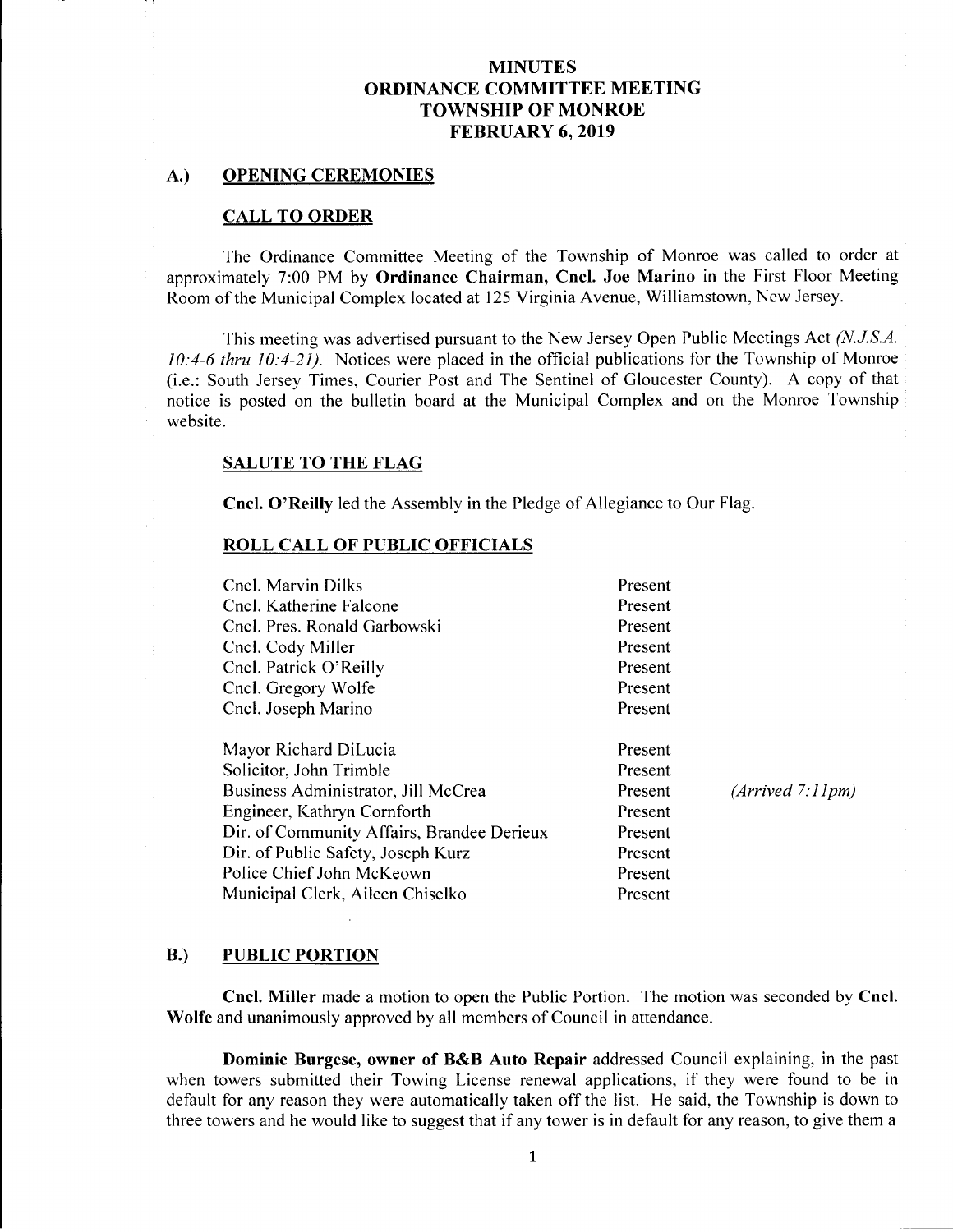### B.) PUBLIC PORTION (cont'd)

reasonable amount of time to correct the default. Solicitor Trimble said, if Council desires, he can place language for <sup>a</sup> period of time in order to give the towers a chance to be in compliance of the Ordinance. Jack Simmermon, owner of A-Jack's Towing and Recovery asked, if the Township is going to provide <sup>a</sup> reasonable amount of time to resolve matters with applications for towing, will it be changed for all other contracts ( applications) in the Township, such as housing, board-ups, etc. He said, if we do it for one contract (application), it will have to be done for all contracts applications). Cncl. Miller said, with regards to the Junkyard Licenses, they have been given time to correct their problems. He does not feel it would be out of standard practice in what we have consistently done for other licensing and renewals. He does not think we would be giving anyone any special privileges that we do not do for other licensing and renewals. Solicitor Trimble will review the Ordinance and will take into account how this may affect all of the other licenses and bids. Tom Stalba, owner of AA Auto Salvage addressed Council to discuss the third party title company. He has not received any correspondence regarding discussion of the third party title and would like to be kept in the loop. Solicitor Trimble said, this is being changed from a Resolution to an Ordinance allowing <sup>a</sup> third party administrator to handle the title work. He said, the change will be in Chapter 262-17 Sale of Abandoned/unclaimed vehicles, in addition to the language being added that is in bold print in the copies provided. Mr. Stalba informed Council that he knows the third party title company and has had issues with this owner. He does not want to be forced to have to use this company if he is getting titles on his own without <sup>a</sup> problem. Sgt. Mark Burton explained the history of the Ordinance and the Resolution regarding <sup>a</sup> third party administrator. He said, the previous Solicitor, Mr. Cappelli advised that even though the Resolution stated that the administrator shall" be used, the Ordinance states we have the right to have <sup>a</sup> third party. Sgt. Burton said that Mr. Cappelli had suggested to merge the two so there will be no questions about it, his recommendation was to add the Resolution portion to the Ordinance. Sgt. Burton said, if we do go with a third party administrator, towers that are licensed by the Township shall use that third party administrator. Solicitor Trimble said, in order to have any teeth to enforce, it has to be done by Ordinance. He asked if we want it to read "shall" or "may", meaning at their discretion. Chief McKeown noted, the reason we have come to this point, is if we do not use a third party, we do not mandate it and then the Traffic Unit will have to be directly involved in conducting look ups. He said, we are not in the business of making money on this project, it is taking enforcement ability and traffic investigation ability directly away from our agency. He said, the previous Council had agreed the cost of this should not be worn by the Police Department nor the taxpayers, it should be shifted to the towers who are in that business. Solicitor Trimble confirmed, it was for cost savings and helps keep the Police out of the middle of <sup>a</sup> lot of issues. Engineer Kathryn Cornforth spoke in regards to the environmental site assessments pertaining to the junkyards. She mentioned that during the last round of junkyard licensing approvals, only conditional licenses were given as there were problems with the environmental site assessments. Mrs. Cornforth said, there has been discussion as to whether the environmental site assessment should be required in the Ordinance or if there is any type of change or leniency with regard to that in order to change the process. She said, it is her understanding it is to be discussed whether or not it should be kept in the Ordinance, if modifications should be made or leave it as-is. Jack Simmermon asked about the applications for towing. He said, if their previous application did not have any issues, then when applying this year, they just need to change the date on the last application and turn it in for renewal. He said, it does not change from year to year unless the Ordinance changes and they ask for something different. Dominic Burgese said, every year once the applications are turned in, Jack Simmermon requests copies of the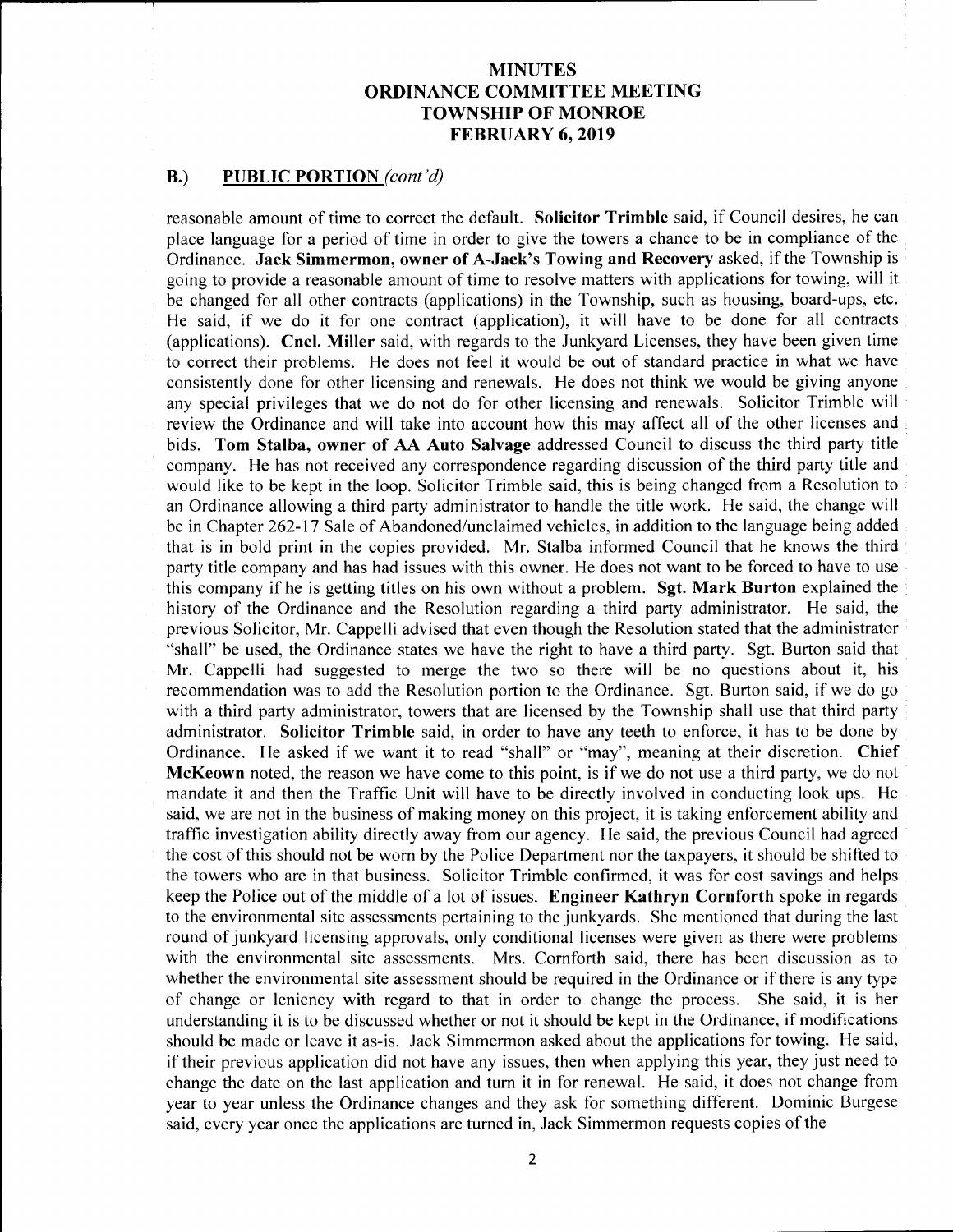## B.) PUBLIC PORTION (cont'd)

applications from the Township and questions them accordingly to his interpretation and Dominic explained why he would like this to be stopped. Tom Stalba asked for <sup>a</sup> reasonable amount of time to correct any defaults with their application. Cncl. Marino confirmed this is on the agenda for Matters for Discussion, this is not an Ordinance change, it is not an Ordinance for review and Council will only be discussing it tonight based on Dominic's letter that was received by the Township. Cncl. O'Reilly asked when the applications are up for renewal. Sgt. Burton said, applications are due May 1<sup>st</sup> as per the current Ordinance, which licensing will begin July 1<sup>st</sup> for a two-year term.

With no one else wishing to speak, Cncl. Miller made <sup>a</sup> motion to close the Public Portion. The motion was seconded by Cncl. Pres. Garbowski and unanimously approved by all members of Council.

# C.) ORDINANCES FOR REVIEW

### Chapter 175-125 "Land Management" - Open Space

Len Fritz, Chairman of the Open Space Advisory Committee addressed Council to present them with an overview of what the Open Space Committee would like to have changed within the Ordinance. He said, the main thing the Open Space Advisory Committee has tackled, is the requirement under minimum open space. They are recommending to remove that entire They are recommending to remove that entire. requirement and if they are able to take out all of this, they would like a " fee in lieu of". He said, no one wants the requirements that they are suggesting to be removed, the builders do not want to install them and would rather give money instead. Solicitor Trimble said, he has reviewed the suggestions and some of the revisions with regards to "fee in lieu of" are not allowed. He involved the Township's Planner, Tim Kernan, regarding the proposed changes as they will directly impact some of the developments he is laying out for the Township. He said, Mr. Kernan asked that this Ordinance be pulled for tonight and be placed on the next meeting so he can have a chance to review. Solicitor Trimble stated, with the Planner's involvement, he will clean up the Ordinance and the language dealing with the "fee in lieu of" as it has been in the Township's code book for years, however, it has been illegal since 2008. Mr. Fritz asked, if we are unable to place an in lieu of fee, will these requirements stay, where the developer will not be putting in anything towards the Township's open space. Solicitor Trimble said, it can still be negotiated to have recreation within the development, however, we cannot ask for <sup>a</sup> fee instead of providing the recreation area. Cncl. Miller said, asking developers to place passive recreation would be a more amicable compromise because there would less maintenance from the Township. Cncl. Marino would like to table this until the next meeting on March  $6<sup>th</sup>$  and he asked Mr. Fritz to talk to his committee and see where they would like to implement passive recreation and walking trails within the Ordinance. Cncl. Pres. Garbowski asked if language can be placed in the Ordinance stating in lieu of the contractor providing passive recreation, a donation can be made to the Township. Solicitor Trimble advised, no this would still be considered <sup>a</sup> payment. Cncl. Marino said once this is reviewed by the solicitor and planner it will be forwarded to the March Ordinance Committee Meeting for further review.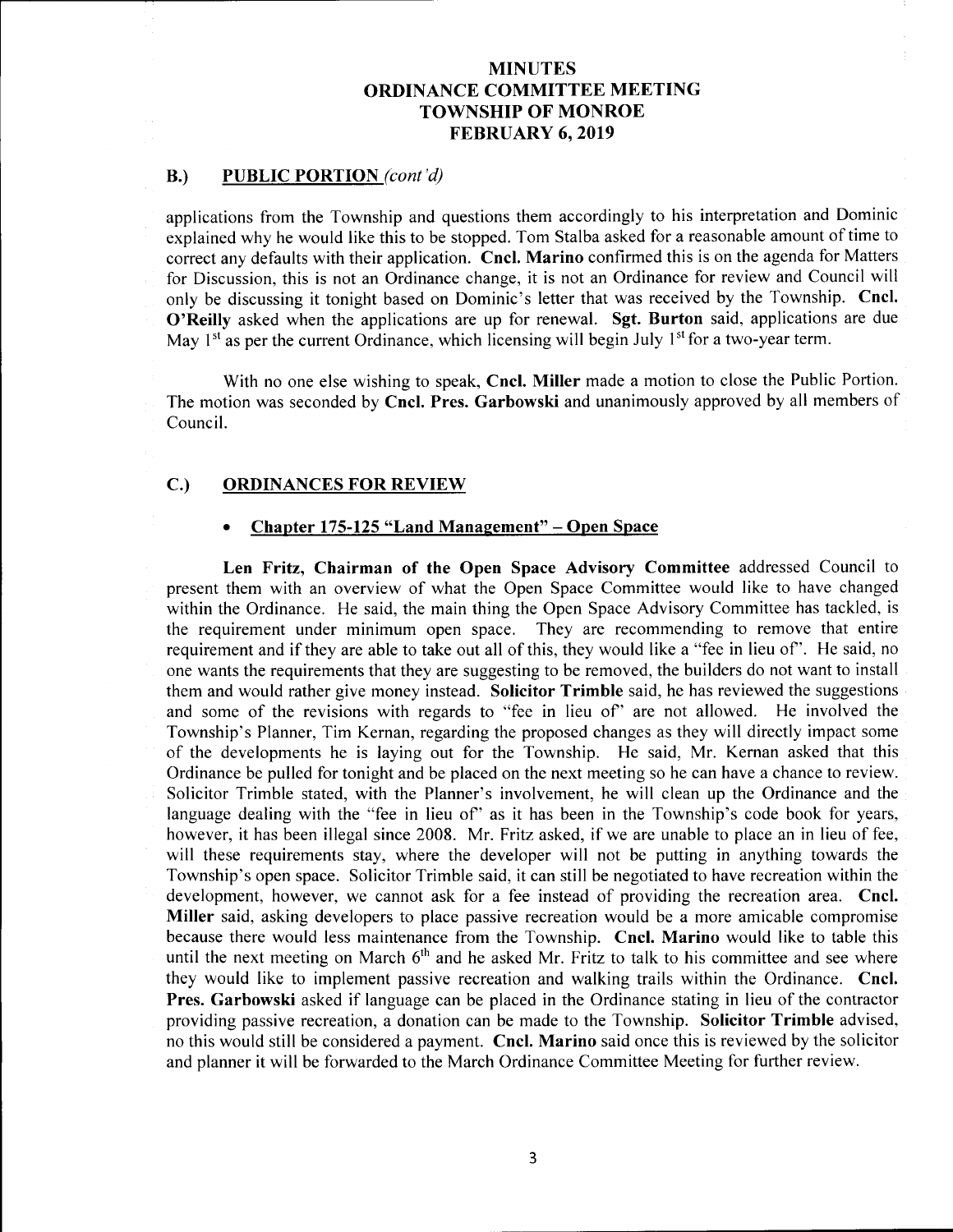### C.) ORDINANCES FOR REVIEW (cont'd)

#### Chapter 262-17 "Towing" – Sale of Abandoned/Unclaimed Vehicles

Chief McKeown spoke in reference to the history of the title company requirement. He said, it was a burden on the Police Department to conduct the title searches and/or it was not being done properly. He said, they were having vehicles listed as abandoned rather than as towed, and it was consistently handled privately throughout the Township. He said, the previous committee wanted to see consistency on the way vehicles within the town were handled to ensure they were placed into two separate categories of junk or abandoned. He said, what brought us to discussion tonight was they knew not everyone was compliant and the previous Solicitor had advised it was not as enforceable as it should have been with its current language and changes to the Ordinance needed to be done. Sgt. Burton said, the Police Department is looking for clarification for future difficulties on the language change to the Ordinance by the previous Solicitor. Solicitor Trimble asked if the third party title company was granted the job by completing an RFP and how many different companies applied through the RFP process. Sgt. Burton confirmed they were the only bid placed in the RFP process. Solicitor Trimble asked other than Mr. Stalba stating his problems with the company, have there been any other documented complaints from other vendors. Sgt. Burton said the only other vendors who used them was  $B \& B$  and A-Jack's and he has not heard any complaints. Mr. Stalba said he has been dealing with E-Z Title for many years with his salvage yard business and E-Z Title has stolen business out from under him. He said, he handles all of his letters himself and he does not understand why he has to pay an outside company to do the work when it has not been an issue for him to do the work himself. Solicitor Trimble said, E-Z Title is doing the job for the Township the way it needs to be handled and Mr. Stalba's issue is that E-Z Title was taking business from him because of inside information but not that he does not perform his work properly. Cncl. Wolfe asked if language can be placed in the Ordinance to allow the towing companies to do their own titles, however, if they are not able to, then they would have to use the third party title company. Solicitor Trimble said, Council would have to figure out the parameters to put that language in, however the question is when does it become a burden? Cncl. Miller asked, if we can put in the language that the Police Department is not responsible for doing any type of title searches and if the individual cannot perform it themselves, they are required to go through <sup>a</sup> third party administrator. Solicitor Trimble said, he will research this further and will present it at the next Ordinance Committee Meeting. Cncl. Marino polled the members of Council and all were in favor that upon further review by the Solicitor, this will be forwarded to the March Ordinance Committee Meeting.

#### Chapter 104 " Buildings"— Article III Disposal of Construction Debris—Dumpsters  $\bullet$

Solicitor Trimble explained and discussed the amendments to the Ordinance as noted and that these changes were suggested by the Zoning Officer, Rosemary Flaherty. Cncl. O'Reilly said that he is okay with the commercial and industrial zone but multifamily to him means a duplex and the Ordinance is stating <sup>a</sup> dumpster cannot be located within <sup>10</sup> feet of the property line. He said, with <sup>a</sup> duplex you can have the driveway right on the property line, so it is his understanding that you would not be able to have <sup>a</sup> dumpster at <sup>a</sup> duplex. Cncl. Marino explained that the 10 feet buffer is for fire safety. Cncl. Pres. Garbowski noted, section 104-28 C. states "no dumpster shall be placed in <sup>a</sup> public area in <sup>a</sup> residential zone unless it is determined by the Zoning Officer...". Cncl. O'Reilly clarified that if 104-28 A. or 104-28 B. do not pertain, revert to 104-28 C., the discretion of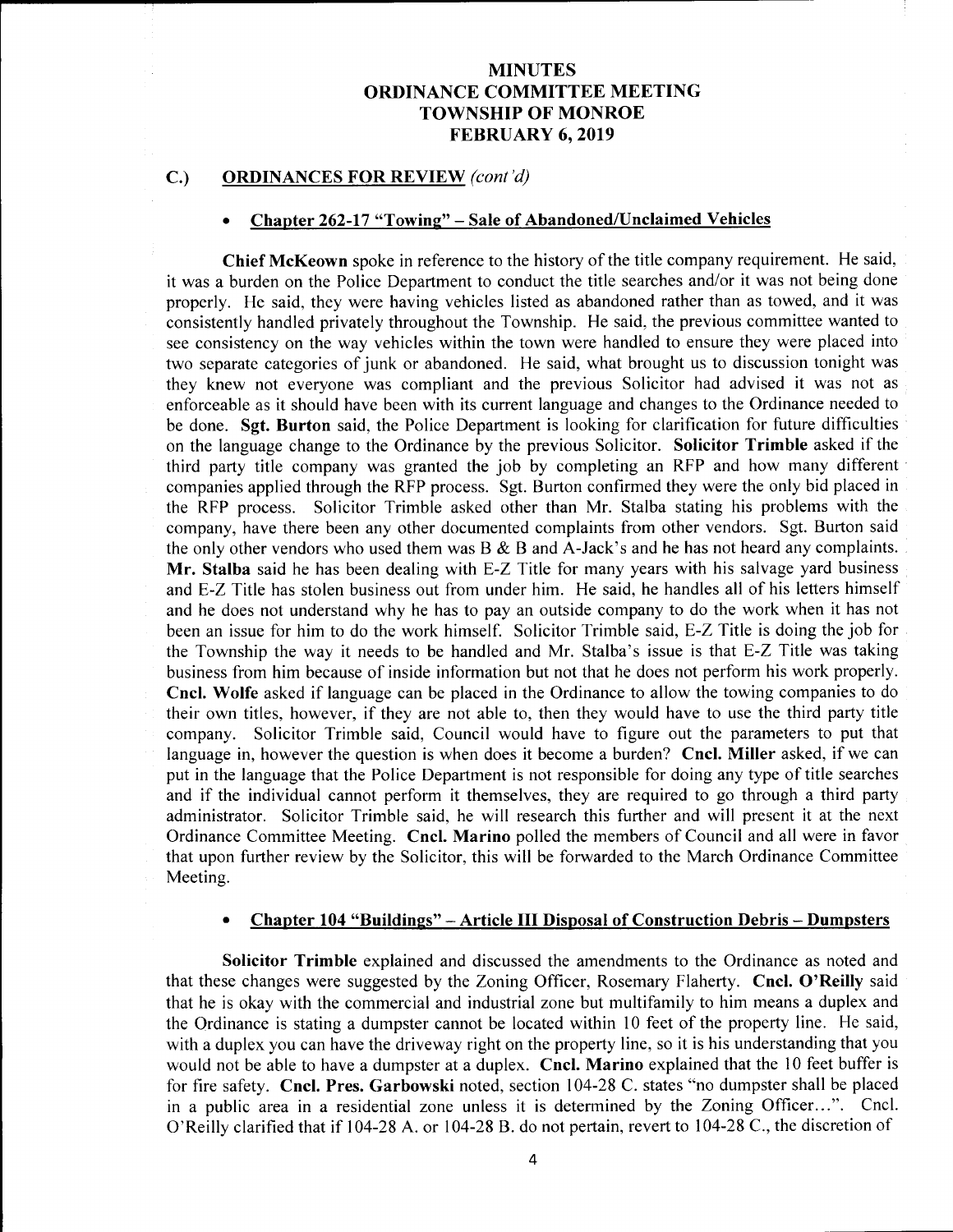## C.) ORDINANCES FOR REVIEW (cont'd)

the Zoning Officer. Cncl. Pres. Garbowski made <sup>a</sup> motion to move forward for First Reading at the Regular Council Meeting of February 11, 2019. The motion was seconded by Cncl. Wolfe and unanimously approved by all members of Council.

### Chapter 118 "Curfew"

Cncl. O'Reilly made a motion to move forward for First Reading at the Regular Council Meeting of February 11, 2019. The motion was seconded by Cncl. Pres. Garbowski and unanimously approved by all members of Council.

### Chapter 123 "Drones"

Solicitor Trimble explained and discussed the amendments to the Ordinance as noted. He said, in reference to the schools, language was added stating it is unlawful to operate a drone within the airspace that overlays a public school, providing instruction in kindergarten, grades <sup>1</sup> through 6 inclusive during school hours. He said, he had <sup>a</sup> discussion with Chief McKeown and they would like to see the Ordinance state that they are not allowed to fly over the schools at all. Chief McKeown said, from a safety standpoint, he feels it is safer to ban them from being over any school without the principal's permission. He said, the police department has had several calls from concerned citizens regarding drones flying over the schools, however upon investigation, these have been surveyors that have written permission. Solicitor Trimble suggested to remove "providing instruction in kindergarten or grades one to six, inclusive, during school hours and" so it will state "...the Township of Monroe without written permission of the school principal..." He said, this will cover any public school in the Township, however, we cannot control what happens over a private school. Cncl. Pres. Garbowski made <sup>a</sup> motion to move forward for First Reading at the Regular Council Meeting of February 11, 2019. The motion was seconded by Cncl. Miller and unanimously approved by all members of Council.

#### Chapter 169 "Junkyards"

Engineer Kathryn Cornforth explained that the current Ordinance states that <sup>a</sup> copy of an Environmental Site Assessment must be included with each completed initial/renewal application submitted to the Township Clerk and must be recertified every five years. She said her office was asked to review the previous Junkvard License applications on behalf of the Township. Mrs. asked to review the previous Junkyard License applications on behalf of the Township. Cornforth noted there were issues with every single Environmental Site Assessment that were provided for review and there was discussion as to whether or not in order for the junkyards to operate, if they really need the Environmental Site Assessment. She asked if there really is <sup>a</sup> need for these assessments and should it be removed from the Ordinance. Cncl. Miller said, he believes the junkyards are already required to provide these assessments to the State, so it seemed to be a bit redundant for the Township to ask them and the Township have to go through the research to ensure they meet all requirements. Mrs. Cornforth stated, none of the Environmental Site Assessments were acceptable to her office, some of them were only for minor paperwork items, not necessarily for huge ticket items. Mr. Stalba said, the State performs an inspections of the junkyards once <sup>a</sup> year and the junkyards are required to file a report following all of the State's schedules twice a year as well. He explained the process to Council and said the Township's Phase I site assessment is more in depth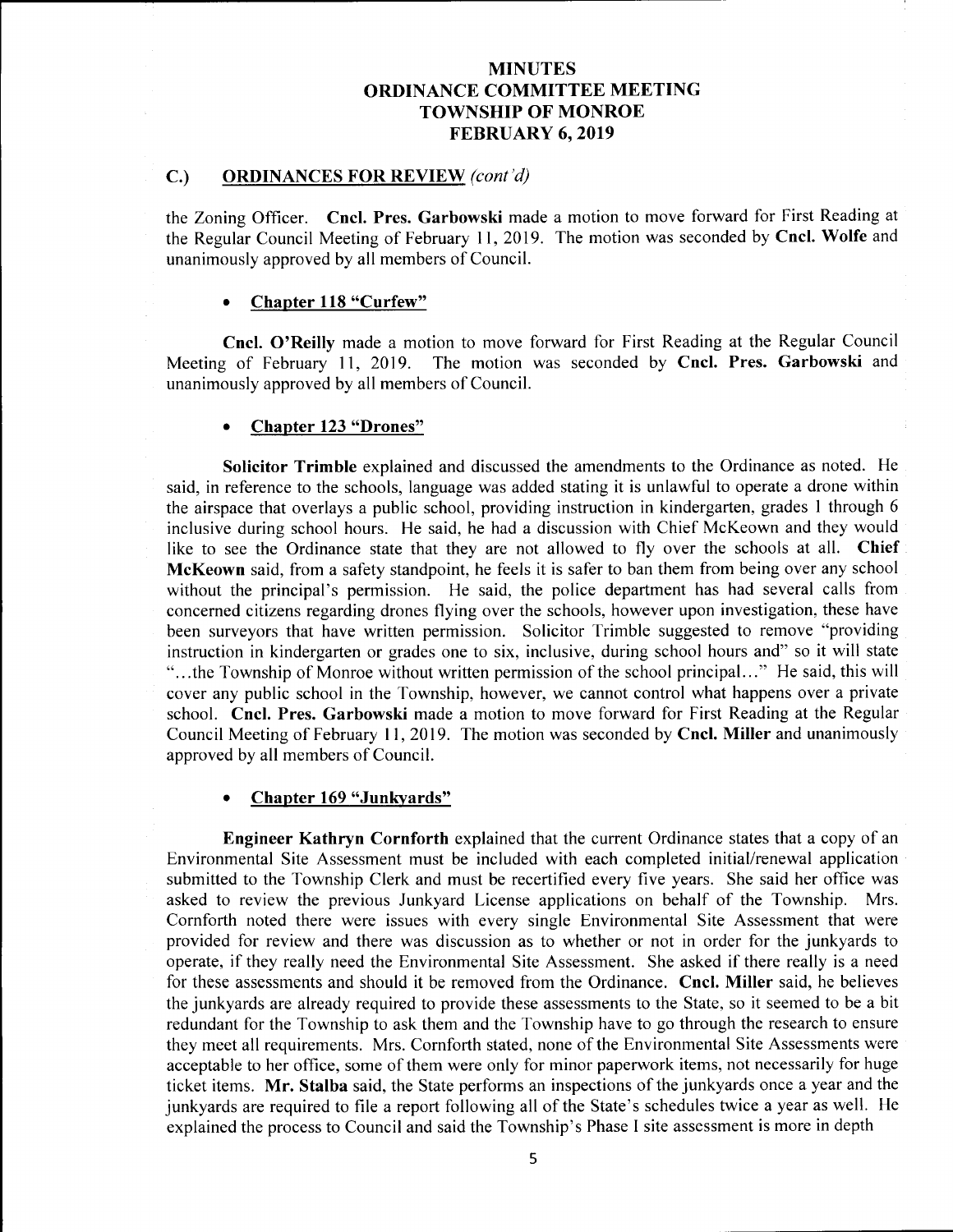# C.) ORDINANCES FOR REVIEW (cont'd)

than the one that the State requires. Engineer Cornforth explained, Phase <sup>I</sup> is the basic review to ensure nothing is wrong and if Phase <sup>I</sup> finds <sup>a</sup> problem, it is recommended to start Phase II, which is <sup>a</sup> more in depth review. Solicitor Trimble suggested, instead of removing the complete language about the assessment, he would like to add language that states "a copy of said Environmental Assessment required by the DEP must be included with each completed initial application submitted to the Township and must be provided with any recertification or studies by the DEP shall be provided to the Township". He said, he would like to make it <sup>a</sup> requirement that everything that goes to the State, any approvals and or reviews, that the Township needs to receive <sup>a</sup> copy as well. Cncl. Marino polled the members of Council and all were in favor that upon further review and cleanup of the language by the Solicitor, this will be forwarded to the March Ordinance Committee Meeting.

# Chapter 175-117.1 "Land Management" - Lot Grading and Drainage

Cncl. Marino explained, this was <sup>a</sup> recommendation from the Zoning Officer, having to do with structures 600 feet or more and they may or may not require a variance depending on their lot size. Cncl. Miller said, he knows the Township has had issues with businesses operating out of garages, and asked if this will adversely affect that and if it is <sup>a</sup> substantial change. He asked, for clarification on the exact meaning of garages. Cncl. Marino said, it is <sup>600</sup> square feet, the fee is being raised from \$500 to \$600 and we are waiving a grading plan because of the size. Cncl. Miller said, before we make any changes, it needs to be researched as to what other municipalities do. Engineer Cornforth explained, the current Lot Grading Ordinance is almost identical to other Lot Grading Ordinances that they see in other municipalities and she does not feel it is a substantial change. She said, regarding the 500 feet that Council wants to change to 600 feet it has nothing to do with the size of the building, but the total land disturbance. Cncl. O'Reilly said, he does not feel we should use acreage, it should have distances tied to it for whether or not drainage will be waived. Mrs. Cornforth explained, part of applying for <sup>a</sup> waiver is so you do not have to go through the burden of potentially getting <sup>a</sup> survey and the Zoning Officer would perform an on- site inspection to ensure everything is in order. She said, when they receive <sup>a</sup> waiver application, they perform in office research and if there is nothing obviously stated, they go out and perform <sup>a</sup> site inspection to make sure nothing is missed. Cncl. Marino said, he is unsure anything needs to be changed, as more language is being added which will bring forward more complications. Mrs. Cornforth said, if the Ordinance is not changed, residents and contractors are still able to apply for the waivers, which are all reviewed by her office. She said, she believes the recommendation in changing the Ordinance would take the waiver applications out of the engineer's hands and place responsibility on the Zoning Officer. Cncl. Miller said, his concern is if by allowing more flexibility and not requiring any type of survey, are we eliminating the safeguard with regards to the water issues that can arise, as the Township already has many areas with water issues. Cncl. Pres. Garbowski said, no, it is the responsibility of the Zoning Officer. Cncl. Miller said, he would like to know what stemmed the changes to this Ordinance, why were the recommendations made and did something cause this. Engineer Mrs. Cornforth explained, the way the Ordinance is written, it is the Zoning Officer's call no matter what even though they refer it to the Engineer to review and make recommendations, however, the Engineer is not the entity that issues any permits, it is always the Zoning Officer who issues or denies <sup>a</sup> permit. Cncl. Miller said, the lot grading review is the safeguard measure, he does not feel that the Zoning Officer would go against the recommendations of the Township Engineer. Solicitor Trimble confirmed, the status quo allows the Zoning Officer the discretion, if this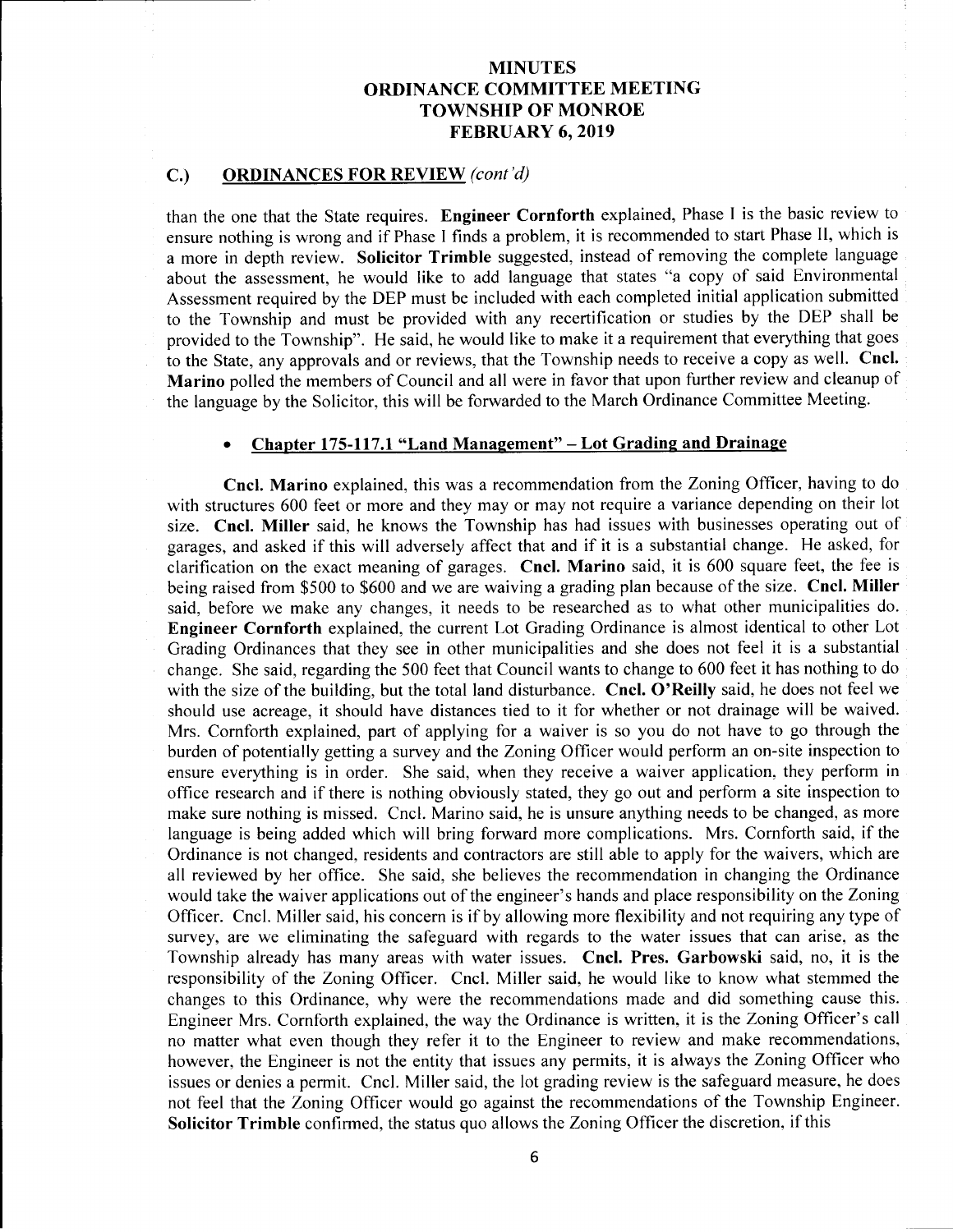# C.) ORDINANCES FOR REVIEW (cont'd)

Ordinance is never changed. Cncl. Marino polled the members of Council to either keep the Ordinance the way it is or to amend the Ordinance with the recommendations and all were in favor of leaving the Ordinance as it currently reads. Cncl. Marino stated, the draft Ordinance with amendments regarding Chapter 175-117.1 will not be moved forward, as no changes will be made.

# Chapter 4 " Administrative Code" — Article XIB Parks and Recreation Commission Membership

Cncl. Wolfe explained, there are currently <sup>15</sup> members on the Parks and Recreation Commission and the general consensus is that 15 members are not enough. He said, this is a hard working committee of volunteers who spend many hours, sometimes all day from 6am to 11pm during events. He stated, they need more members to help, as they do not always receive 100% participation when members have other commitments. Increasing the number of members to 19, he does not feel there will be any problem filling the created positions and he does not want to turn away people who want to volunteer their time to the Township. Cncl. Pres. Garbowski made <sup>a</sup> motion to move forward for First Reading at the Regular Council Meeting of February 11, 2019. The motion was seconded by Cncl. Miller and unanimously approved by all members of Council.

### Tax Abatement Application—BPC at Whitehall Gardens, LLC

Cncl. Marino reported the Tax Abatement Committee has reviewed the application and are in favor of moving forward with it. Solicitor Trimble stated, the application is in order and everything is laid out in the Ordinance, the Abatement will start at the time of completion. He suggested that language be added to make sure the developer is going to move forward expeditiously and the abatement is contingent upon the developer completing the project within <sup>5</sup> years. He said, anything after 5 years, they would not receive the abatement on any projects or improvements. Cncl. Marino stated, the Committee felt this stipulation needed to be added to ensure the project progresses. Cncl. Wolfe made a motion to move forward for First Reading at the Regular Council<br>Meeting of February 11, 2019. The motion was seconded by Cncl. Pres. Garbowski and The motion was seconded by Cncl. Pres. Garbowski and unanimously approved by all members of Council.

### D.) MATTERS FOR DISCUSSION

### Tower Licenses

Sgt. Burton spoke in reference to Tower Licenses and said that in the current application, the language in Chapter 262-6B is incorrect. He said, the way it currently reads as far as the submission of <sup>a</sup> late or incomplete application, it was <sup>a</sup> typo when it was previously done. He suggested the language be amended to reflect "would not" or "will not be considered" or to state "a reasonable amount of time to rectify". Sgt. Burton would like to modify 262-4A-1 regarding the size of storage lots, currently it reads <sup>a</sup> minimum of 20 cars and he would like to see that extended to <sup>a</sup> square footage of at least 10,000 square feet. He feels if the Township ever went down to one or two towers, we would have some issues with <sup>20</sup> cars not being enough or not properly stored. Chief McKeown spoke regarding the stacking of vehicles. He is concerned about when towing <sup>a</sup> vehicle,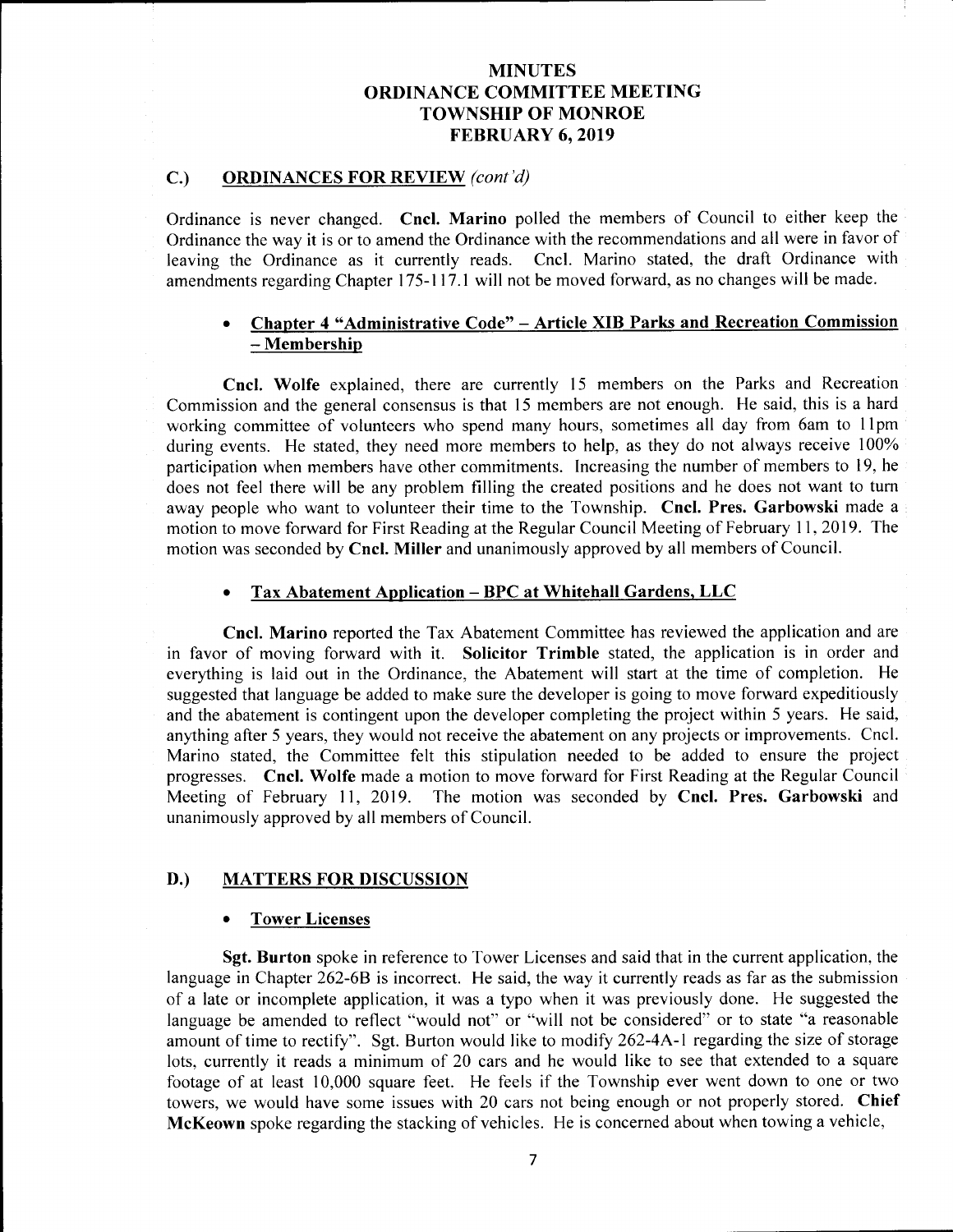## D.) MATTERS FOR DISCUSSION (cont'd)

whose responsibility is it when leaking battery acid from the top car comes down on other vehicles. Chief McKeown said, he is concerned about having to go out and inspect a vehicle after <sup>a</sup> crash, it is certainly not convenient for the officers to have to wait for the vehicle to be moved. He understands it is not just about space, it is about not stacking in <sup>a</sup> rack also, as this is <sup>a</sup> concern of their current and previous traffic officers. Sgt. Burton said, regarding the discussed section of the Ordinance, in place of <sup>a</sup> minimum storage of 20 vehicles, the Police Department would recommend it read " storage lot shall be at least 10,000 square feet", ground measurement. Sgt. Burton said, in comparison, Washington Township states a half an acre which is equal to 21, 000 square feet, which Monroe is not asking for, nor do they feel it is needed here. Cncl. Miller asked, if the Police Department has researched other townships that are comparable in size to Monroe. Sgt. Burton stated, some towns do not have any type of size requirement, but some towns also do not require <sup>a</sup> police-only secured lot, like Monroe has. Mr. Stalba explained, his salvage yard has car racks and when cars come in that are wrecked, they are placed on the car racks and all fluids are drained. He said, the cars in question in the storage facility, those vehicles are abandoned vehicles that have been sitting on the lot for a long time. He said, in order to make more space inside the lot, he has the car racks for those abandoned cars and he makes sure any cars that have recently been in an accident are placed in a separate area. Mr. Stalba further explained the storage areas and stacking of cars at his salvage yard. A discussion amongst Council and the towers that were present followed. Cncl. Marino said, he would like to give the Solicitor time to review Dominic's letter, research our current licensing and make recommendations along with Sgt. Burton's recommendation and place this matter on the March Ordinance Committee Meeting Agenda.

#### Clayton Road— No Parking

Engineer Cornforth explained, as part of the Owens Park Expansion the County asked for the parking to be restricted on Clayton Road. She said, she made the mistake of assuming the County had checked the Ordinance to see if there were parking restrictions and they did not, the Township actually already has parking restrictions along the entire length of Clayton Road. She clarified that the Ordinance does not need to be changed and signs just need to be placed along Clayton Road as part of the project. Mrs. Cornforth said, within the project limits there are no signs posted, so the County will not give us an approval unless there are signs posted, and with signs it is enforceable.

#### Drug-Free School Zones— Map and Creation of Code

Engineer Cornforth stated, 2006 was the last time ARH made revisions to the Township's Drug-Free map. She believes the map has to be updated regularly and brought up to current standards in order for it to be enforceable. She said, currently the map shows the Township's school and St. Mary's and the required buffers, however, she believes the new laws require any township owned property be included. Chief McKeown said, the map needs to also be on file with the Prosecutor because it is used as evidence during investigations. Cncl. Miller referenced Mullica Hill's map, they have the school zones listed and they also have boundaries of areas within 500 feet of <sup>a</sup> public housing facility, <sup>a</sup> public park and <sup>a</sup> public building. Mrs. Cornforth will provide the Township with the cost to update the map, if it requires updating based on the current law. Solicitor Trimble said he will research what properties are included or not included and he will report back to Council with his findings.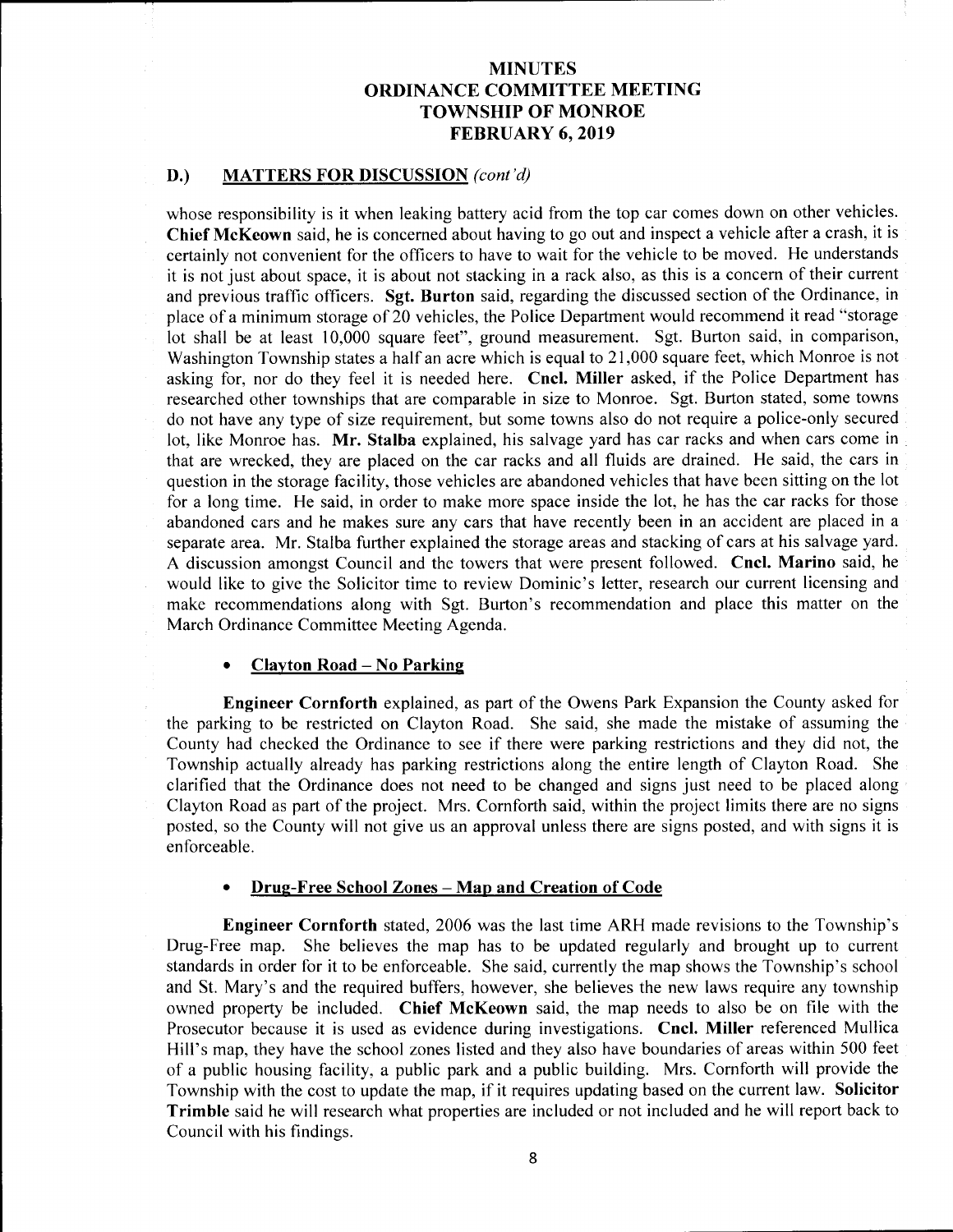### D.) MATTERS FOR DISCUSSION (cont'd)

### Chapter 175-89 "Land Management" – Accessory Buildings

Cncl. Marino said that this matter was placed on the agenda because the Zoning Officer was concerned with burdening residents with applying for use variances, which was not the original intent of the Ordinance. Cncl. O' Reilly stated, last year while he served on the Zoning Board, there were quite a few that came to the board for variances because of their large size. He asked if the Zoning Officer wishes for them to not have to come before the Board anymore for approval. Mrs. Officer wishes for them to not have to come before the Board anymore for approval. Cornforth said, it is her understanding that when the change was made, it limited the number of buildings that could be placed on <sup>a</sup> property. She said, it may be an issue of it being fitting in the size but they would need variances because there are too many structures. Solicitor Trimble said, he will research this and reach out to the Zoning Officer for more clarification.

#### $\bullet$ Chapter 162 Housing Standards / Chapter 74-19 Fees-Housing Inspections, CO, Compliance (Chapter 162)

Housing Inspector, Dan Kozak said that the Housing Department would like to go back to the way it was about four years ago, updating the Ordinance and bringing the fees up to a standard. He said, he has researched the surrounding areas and he informed Council of the new fees the Housing Department has agreed upon. He said, for resales, new certificates of occupancy will be \$100, a resale re-inspection will be \$25 and the only addition will be failure to obtain a resale certificate of occupancy prior to occupancy which will be a \$ <sup>100</sup> additional charge in addition to the \$100 certificate of occupancy. With regards to the affidavits, currently the charge is \$25 which includes the re-inspection, he is suggesting the fee be changed to \$50 including one inspection. Mr. Kozak noted, regarding rentals, currently it is a sliding scale, he is suggesting it be \$50 for a yearly rental inspection. Glassboro charges \$200 and Vineland charges \$75. He said, he has spoken with the managers of the complexes, as they are mainly affected and they felt \$<sup>50</sup> was very reasonable. Business Administrator, Mrs. McCrea said, from her past experience, she feels \$50 for a yearly rental inspection is extremely fair. Solicitor Trimble asked Mr. Kozak to forward all of his research and recommendations to his office and he will prepare an Ordinance to be presented for First Reading at the February 11, 2019 Council Meeting.

# Revised Application Forms — Peddler and Solicitor License; Township-Sponsored Events

Cncl. Marino spoke with regards to the changes that were made to the revised applications for Township-Sponsored events in order to protect the Township. He said, in reference to the Music Fest, it will now read only "gross sales" on the food vendor financial form. Cncl. Wolfe stated, the applications have already been mailed out to potential vendors, because if they would have waited to change this to <sup>a</sup> flat rate as suggested by some of the new committee members, the application would not be out until March or April, which is too late to book vendors. He said, the recommendation is to stay the same this year and change it later on in the year for next year. Cncl. Wolfe said, the Food Vendor Financial Form states 20% of gross sales not including any expenses. Mayor DiLucia said, if vendors want the business, it is 20% of gross not including expenses, whatever the sales are at the end of the night and the vendor retains 80% and the Township receives 20%. He spoke in reference to the RFP for the Beer and Wine Garden and he does not understand what this bid amount represents, what are they bidding for. He said, he tried to get an answer to this last year with the